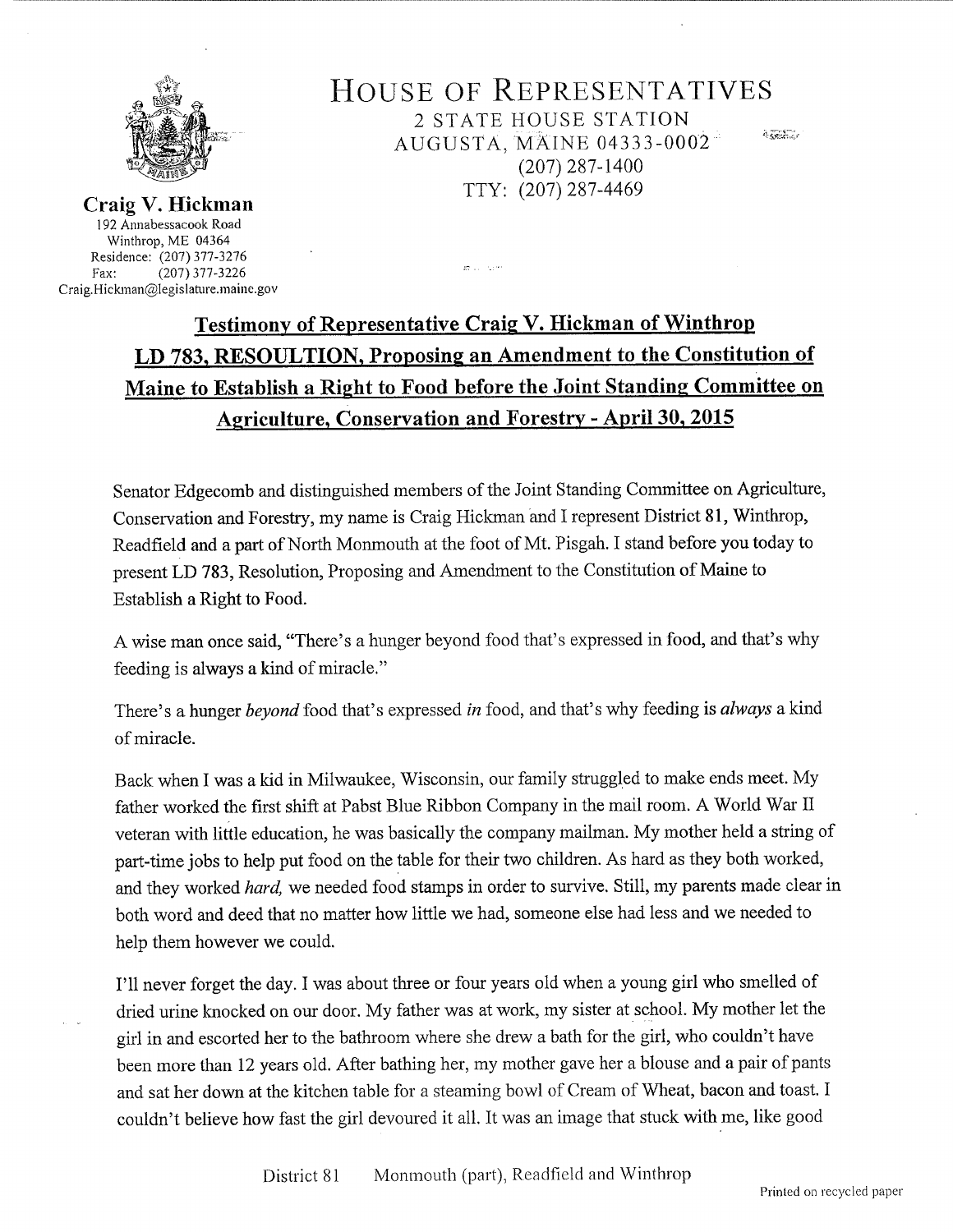preaching. She ate another bowl of cereal and then my mother let her take a nap on the couch. Later, when it was time for her to leave, my mother handed the girl a brown paper bag with <sup>a</sup> change of clothes and a peanut butter and jelly sandwich inside.

I couldn't count how many girls came knocking on our door over the next months, but they came nonetheless. My mother cared for each of them in almost the exact same way, like ritual. Our  $\cdots$ home was a stop on an underground railroad for throwaway girls.

It was then that I first understood the importance of food, the miracle of feeding people. Thank you, Mama.

For all of my childhood, my father grew a small garden in our back yard that yielded incredible produce. It was he who taught me how to grow food. Thank you, Daddy.

Today, I own a diversified organic farm and I am addicted to growing things. I've never been more committed to anything in my life. Never been happier. There's simply nothing like living off the land and nothing simpler. Knowing exactly where your food comes from because you produce it yourself.

Since 2009, my customers have appreciated every leaf of spinach, jar of granola, crown of broccoli they get from here. And I appreciate them. Their concerns and requests, their own gardening triumphs and failures. Our exchange of ideas and recipes and tricks. I never would have imagined I would become such an integral part of a local food chain. Never would have imagined I could sell dollars and dollars of organic produce and prepared foods in a single season without vending at a farmer's market or supplying a restaurant. Never would have imagined folks would stop by simply to thank me for doing what I do even though they buy their food at another local farm. I think now of Michael Pollan's words from his must-read book In Defense of Food, "In a short food chain... [f]ood reclaims its story, and some of its nobility, when the person who grew it hands it to you."

Since 2009, certain regulations have made it very difficult for me to continue offering the food to my customers that they wish to purchase from my farm and so here I stand today.

 $\mathbb{R}^{\bullet}$ 

 $\frac{1}{2}\left(\frac{1}{2}\frac{\partial \phi}{\partial x} \right)^2 \left(\frac{1}{2}\right)^2$ 

Food is life. I believe that access to wholesome food is a right for every individual. When one in four children among us goes to bed hungry every night, we must do better. We cannot allow <sup>a</sup> single one of us to go hungry for a single day. Maine has all the natural resources and the hardworking, independent spirited people to grow, catch, forage, process, prepare and distribute enough food to feed ourselves, feed our families, and strengthen our local economies.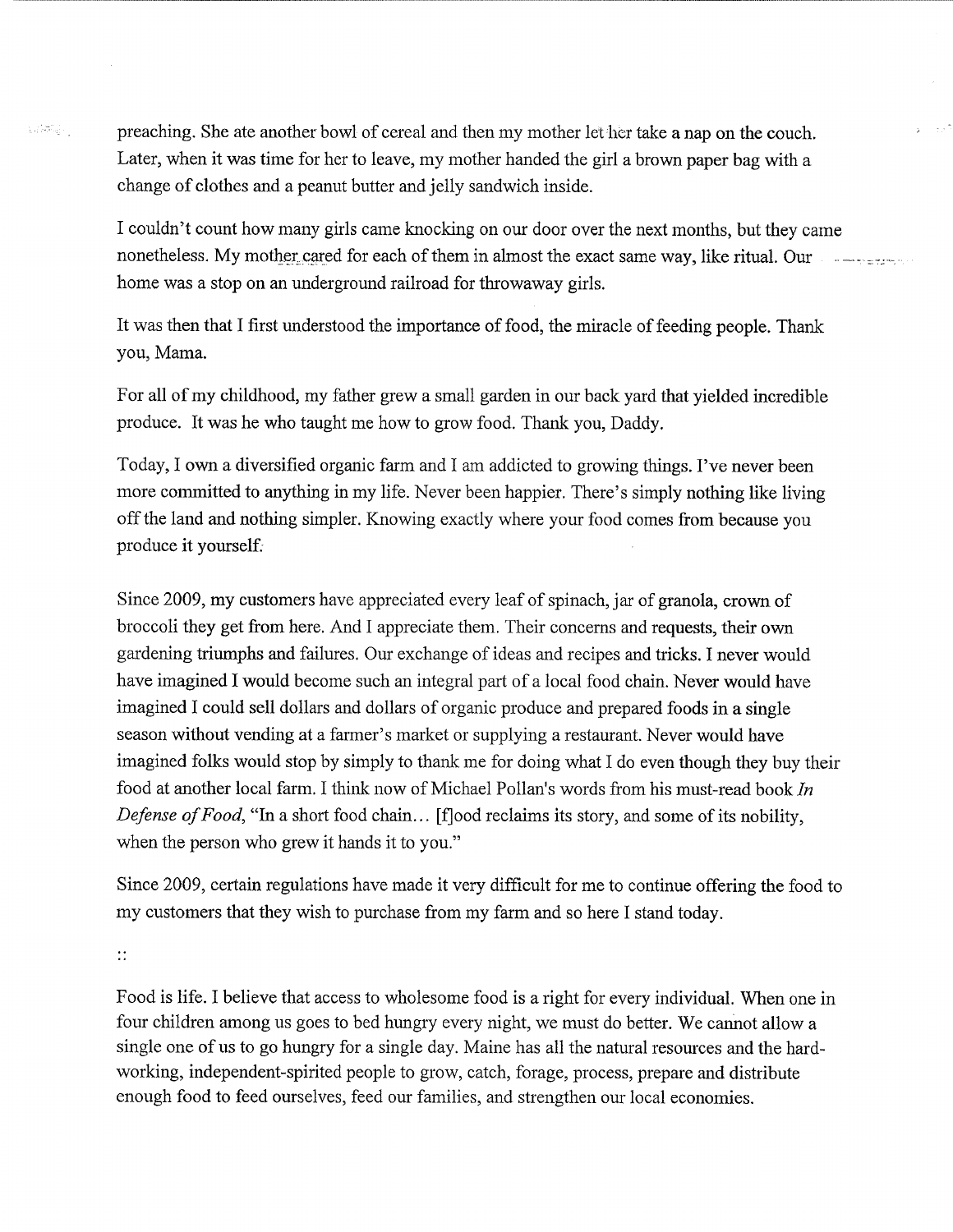Today, I have put a version of this credo, this moral principle into a proposal to amend Article I. Declaration of Rights of the Maine Constitution as follows:

Section 25. Right to food. Every individual has a natural and unalienable right to food and to acquire food for that individual's own nourishment and sustenance by hunting, gathering, foraging, farming, fishing or gardening or by barter, trade or purchase from sources of that individual's own choosing, and every individual is fully responsible for the exercise of this right, which may not be infringed.

Now, why should we put this in writing? Why is the right to food and the food of our own choosing an important right to declare? What good will it do anyway? Isn't it just a statement?

To understand the answer to these questions we must first look at what other rights the people of the state of Maine have declared and protected constitutionally. There are 24 sections in our current bill of rights. Let's look at the first two:

Section 1. Natural rights. All people are born equally free and independent, and have certain natural, inherent and unalienable rights, among which are those of enjoying and defending life and liberty, acquiring, possessing and protecting property, and of pursuing and obtaining safety and happiness.

Section 2. Power inherent in people. All power is inherent in the people; all free govermnents are founded in their authority and instituted for their benefit; they have therefore an unalienable and indefeasible right to institute government, and to alter, reform, or totally change the same, when their safety and happiness require it.

Are these mere declarations? Just statements? Or do they mean something?

What does it mean to you in your daily life that you are born equally free and independent, that among your natural and inherent and unalienable rights you can enjoy and defend your life and liberty? How about that you have the right to acquire and possess and protect property, that you can pursue and obtain safety and happiness?

It means that the State of Maine recognizes that these are rights that no person or entity, no government or corporation can strip away. If a person, a government agency, or a corporation attempts to do so, you have standing in court, under the highest order of the law, to defend yourself.

How about power inherent in people?

What does it mean to you that all free governments are founded in *your* authority and instituted for your benefit? What does it mean that you have a right to alter, reform or totally change the government for your safety and happiness?

**Recognized**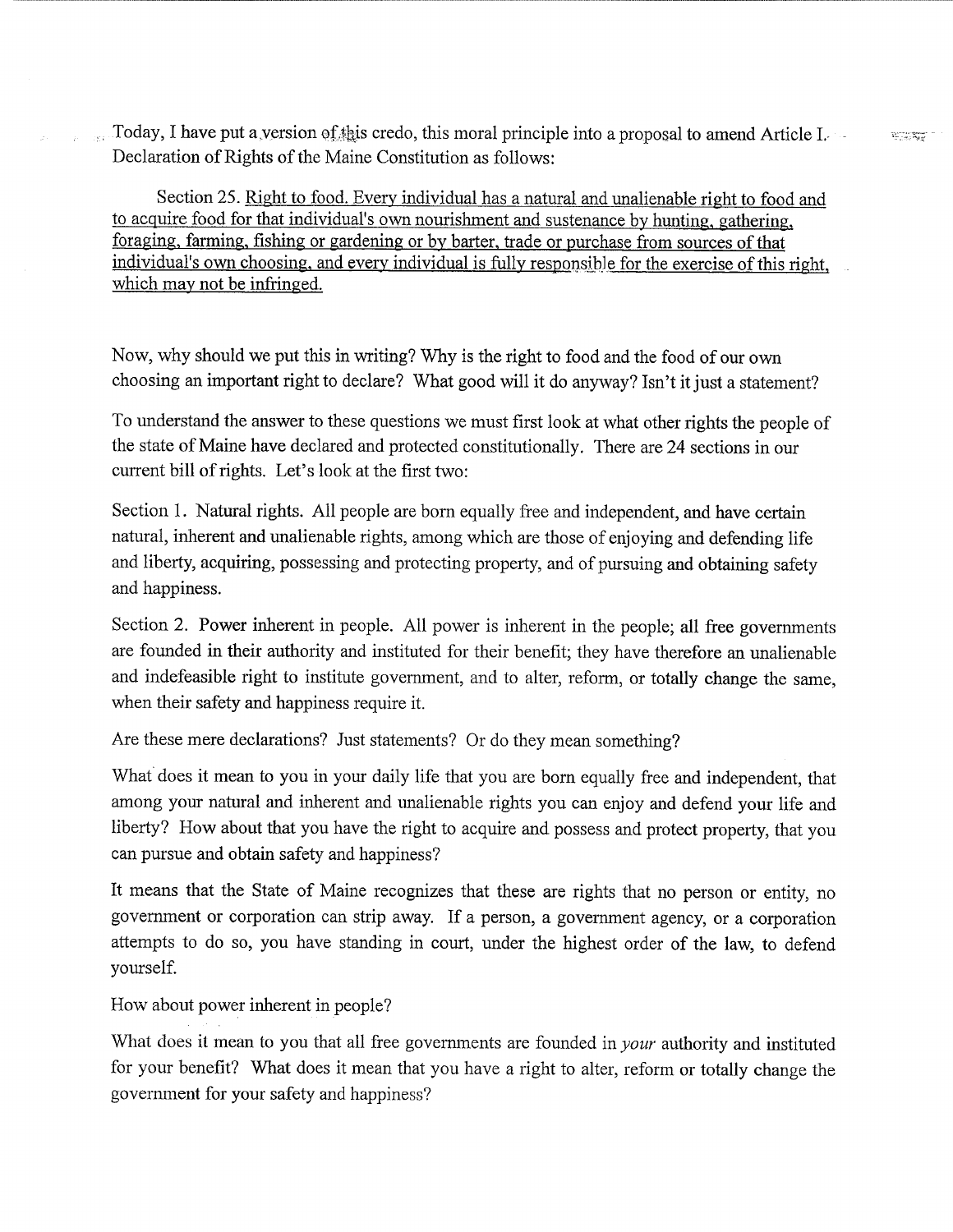Did you know that you possess such a powerful right? You do. Thirteen Maine towns have asserted this right, and stand under its authority in local laws protecting their exchange of food.

Other rights in Article I include: religious freedom, freedom of speech, the right to be secure in your person and possessions, the right to a speedy and fair trial, discrimination is prohibited, the right to a jury, no double jeopardy, no cruel and unusual punishment, *habeus corpus*. These are only the first ten. ii . .

One could argue, I suppose, that these are all simply declarations or statements of how we wish things would be. But constitutionally declared and protected rights are not merely aspirational. They are the moral underpinnings of the society within which we live.

Most importantly, they give you legal ground to stand on.

So why do we need Section 25 added to Maine's Declaration of Rights. What will it accomplish?

In 2010, the Food and Drug Administration (FDA) stated that:

There is no absolute right to consume or feed children any particular food.

There is no 'deeply rooted' historical tradition of unfettered access to foods of all kinds.

 $\mathcal{L}$ 

Plaintiffs' assertion of a 'fundamental right to their own bodily and physical health, which includes what foods they do and do not choose to consume for themselves and their families' is similarly unavailing because plaintiffs do not have a fundamental right to obtain any food they wish.

When our own bodily and physical health is not our own, when the government agency that is increasingly controlling more and more of our food supply states that our right to our own health, our right to feed ourselves and our families the food we want to eat is not a fundamental right of liberty, and when that agency prevails in court because, for the time being, the rule of law backs them up, well, then, the People are simply not well served.

Did you know that you didn't have the right to the food of your own choosing? And, if you thought you did, did you know that this phantom right is being stripped away from you little by little, and in some cases, by leaps and bounds? On what legal ground will you stand when you cannot obtain the food you wish to eat? When you can't get food from your favorite farm anymore because it has gone out of business or disappeared from the rural landscape?

In the last ten years, we have seen dozens of farm raids around the country, we have seen states suing farmers, farm customers suing states to establish their right to acquire the food they wish,